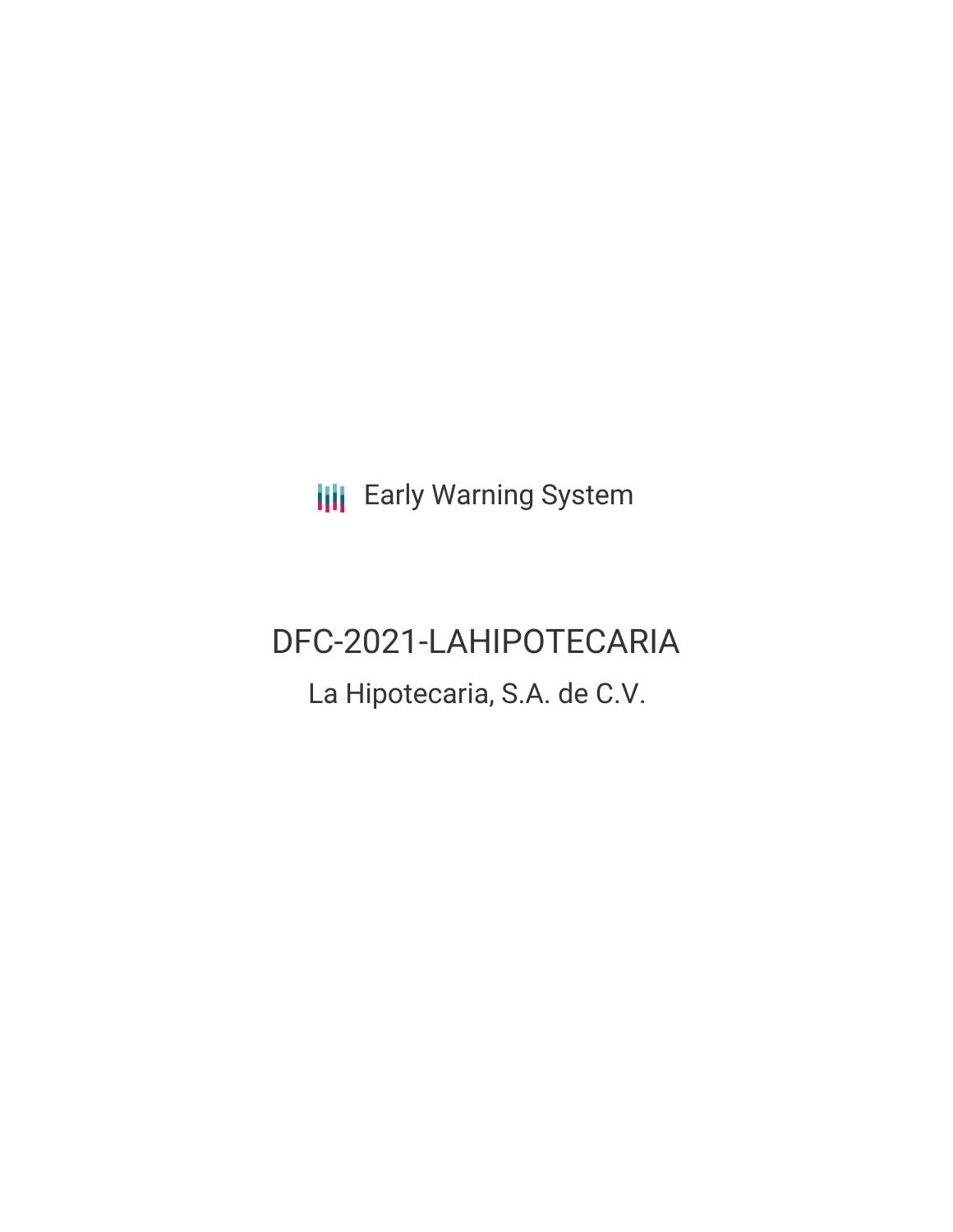

## **Quick Facts**

| <b>Countries</b>               | El Salvador                                            |
|--------------------------------|--------------------------------------------------------|
| <b>Financial Institutions</b>  | US International Development Finance Corporation (DFC) |
| <b>Status</b>                  | Active                                                 |
| <b>Bank Risk Rating</b>        | С                                                      |
| <b>Borrower</b>                | La Hipotecaria S.A. de C.V.                            |
| <b>Sectors</b>                 | Finance                                                |
| <b>Investment Type(s)</b>      | Loan                                                   |
| <b>Investment Amount (USD)</b> | \$10.00 million                                        |
| <b>Loan Amount (USD)</b>       | \$10.00 million                                        |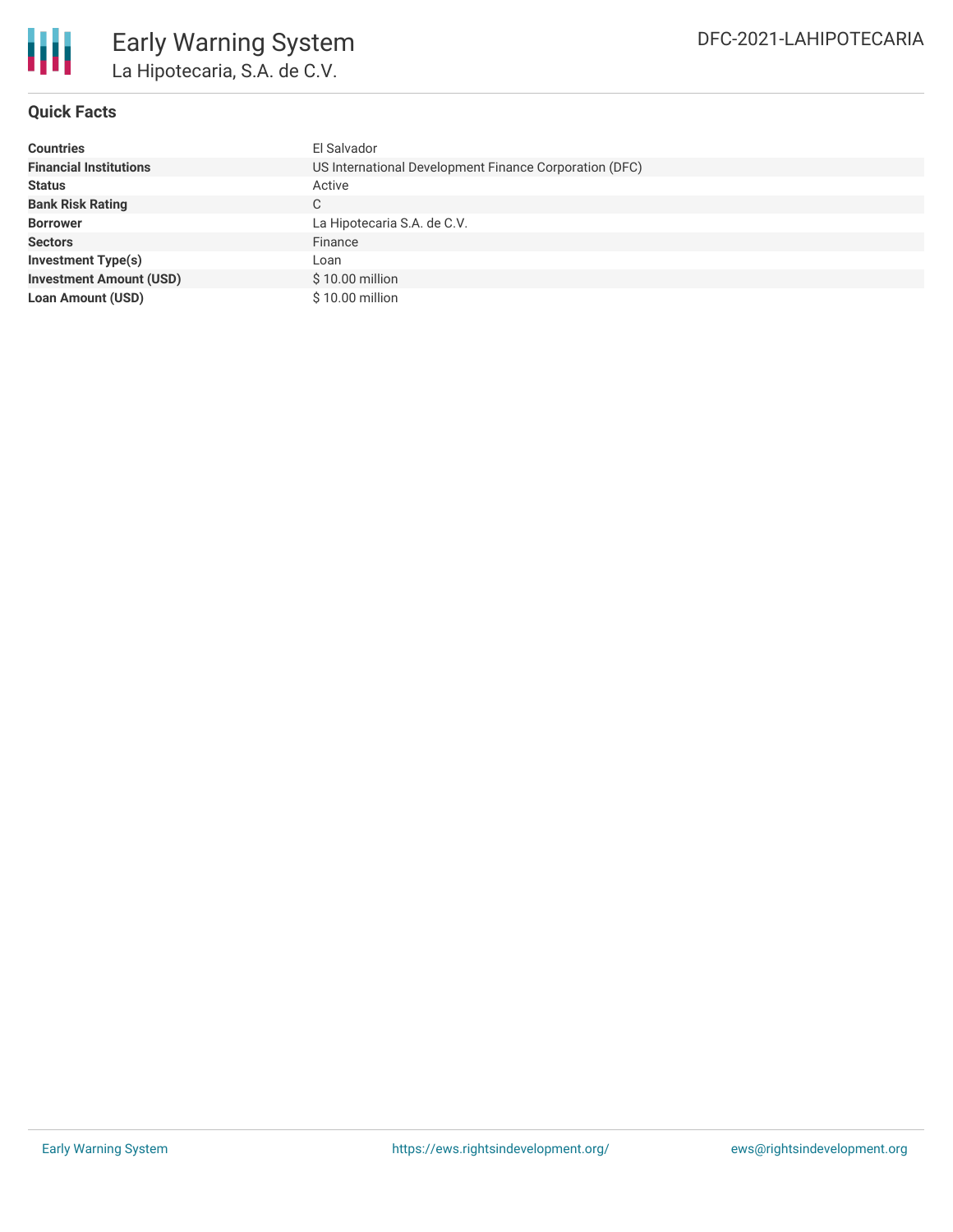

# **Project Description**

A corporate working capital loan to a mortgage finance company serving low and middle-income families in El Salvador, to support unforeseen liquidity needs resulting from the COVID crisis.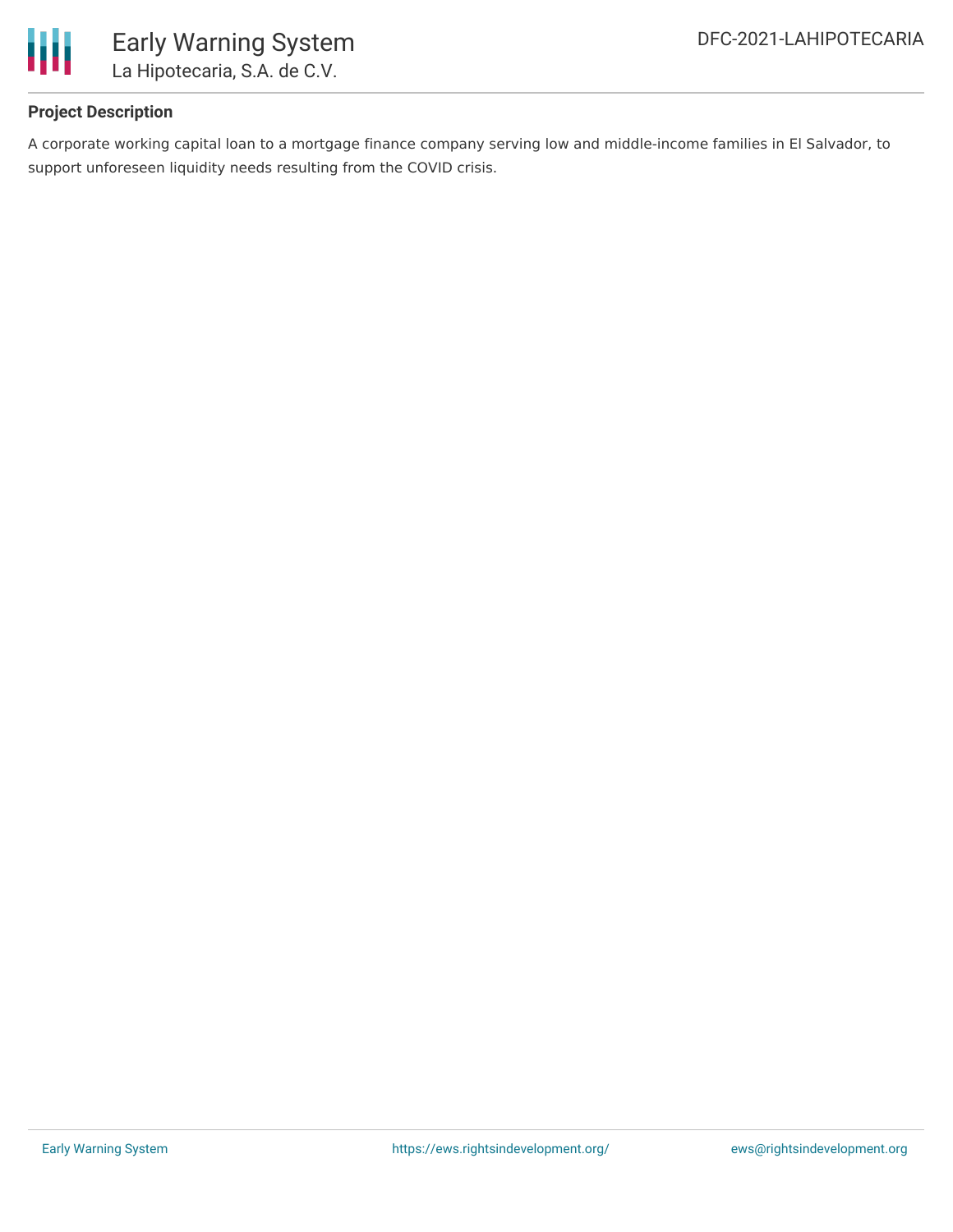

#### **Investment Description**

US International Development Finance Corporation (DFC)

### **Financial Intermediary**

Financial Intermediary: A commercial bank or financial institution that receives funds from a development bank. A financial intermediary then lends these funds to their clients (private actors) in the form of loans, bonds, guarantees and equity shares. Financial intermediaries include insurance, pension and equity funds. The direct financial relationship is between the development bank and the financial intermediary.

La [Hipotecaria](file:///actor/3828/) S.A. de C.V. (Financial Intermediary)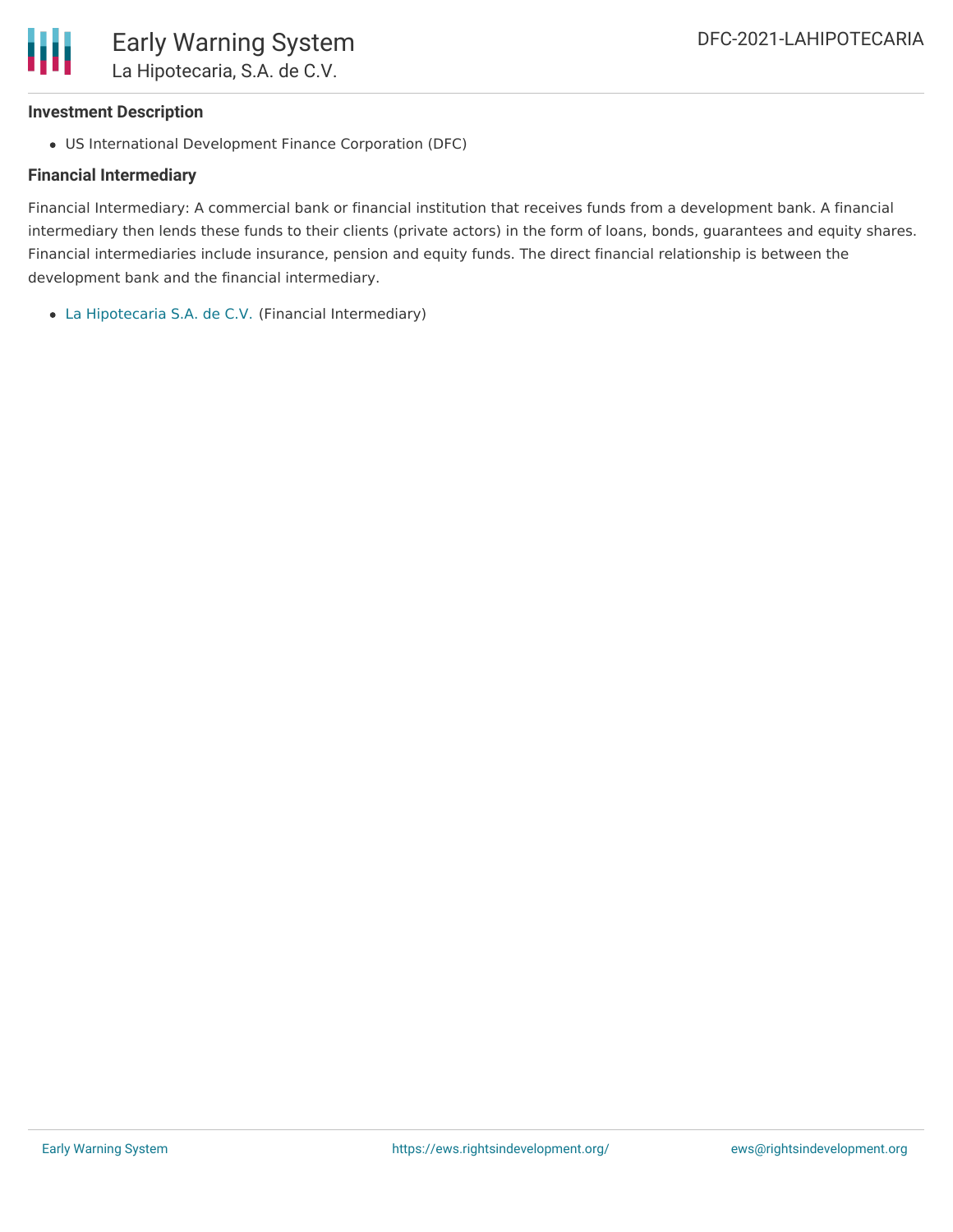# **Contact Information**

ACCESS TO INFORMATION

Unlike many other development finance institutions, DFC does not currently have an access to information policy.

Under the United States Freedom of Information Act (FOIA), DFC is obliged to respond to reasonably formulated requests for Agency records. However, DFC may apply exemptions from release to certain types of information and may charge fees in responding to requests. DFC has a designated FOIA officer who is trained in how to respond to requests and implement the law. You can learn more about filing a FOIA request at: https://www.dfc.gov/foia

ACCOUNTABILITY MECHANISM OF THE UNITED STATES INTERNATIONAL DEVELOPMENT FINANCE CORPORATION (DFC)

The Office of Accountability is an independent office that addresses complaints about environmental or social issues related to DFC-supported projects. The office provides communities an opportunity to have concerns independently reviewed and addressed. If you submit a complaint to the Office of Accountability, it may assist you by either seeking to address your problems by facilitating a problem solving dialogue between you and those implementing the project and/or investigating whether the DFC complied with its policies to prevent environmental, social, human rights, and labor harms.

You can find more information about the Office of Accountability at: https://www.dfc.gov/who-we-are/office-accountability